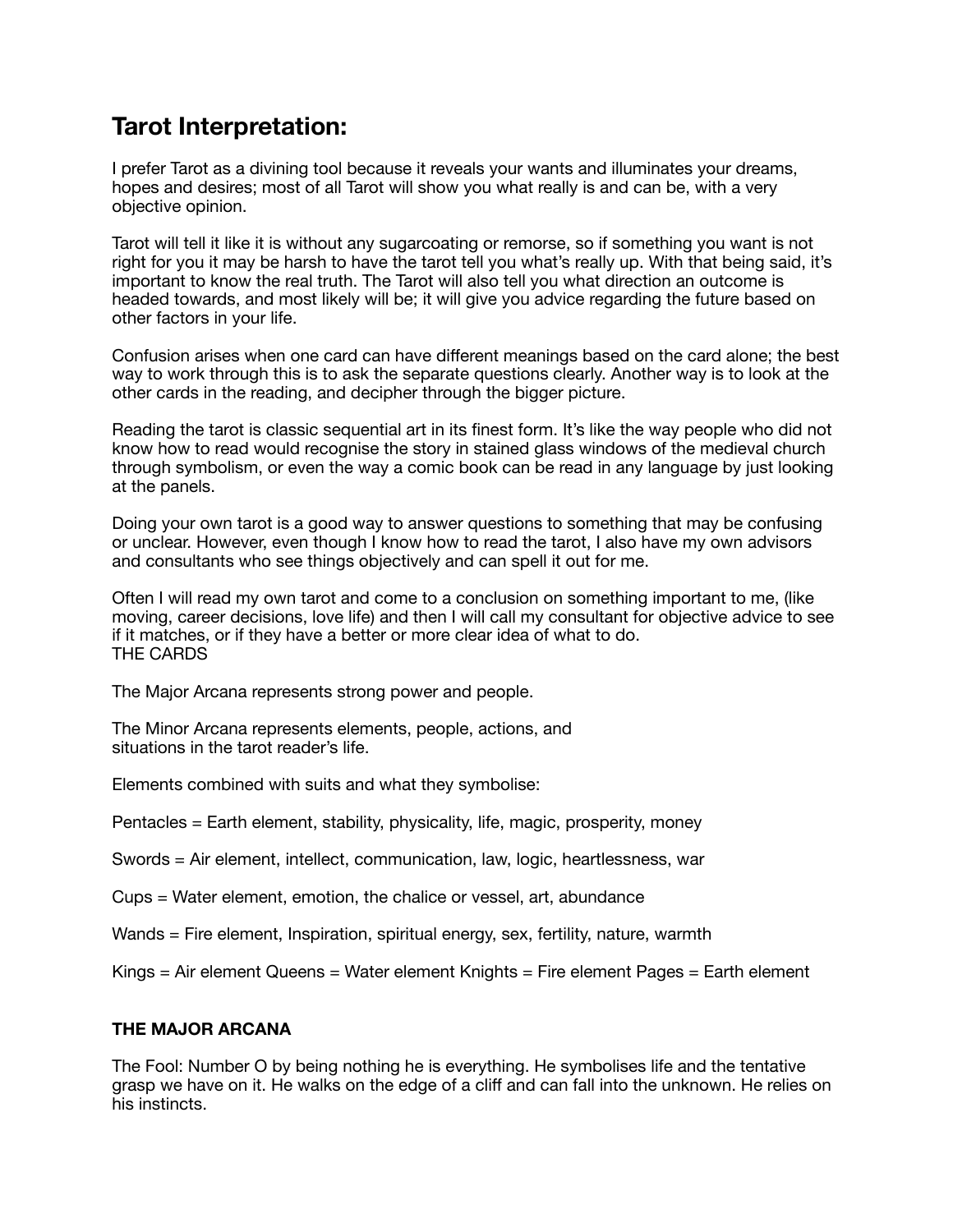Reversed: This symbolises someone out of touch with himself or herself, they act crazy and make fear based decisions. It is time to reassess.

**The Magician:** He symbolises masculine magic and creative power. There are two opposite but complementary sides to magic, light and dark, male and female, introspective and outgoing, etc. He is the male version of the High Priestess. Though all human beings have both gender qualities, so he does not always apply just to men. The magician represents the power to manifest magic in your life. He signifies success and accomplishment of goals, a man of dynamic personality with the will to succeed.

Reversed: All these qualities are misused, misguided, or used for evil.

**The High Priestess:** She represents an introspective time and wisdom in womanhood. Mysterious and intuitive, she reigns over the subconscious and dreamscapes. She will show you this side of yourself. She helps to accomplish inner peace. She keeps to herself, and senses things that cannot be consciously understood.

Reversed: The High Priestess becomes outgoing, she begins to interact with other people and has a desire to not be alone.

**The Empress:** Signifying the other Female Archetype, the Empress is sensual, passionate, and simultaneously a lover and mother. She gives all of herself in both ways. She represents pleasure, sex life, and joy, though this can lead to overly indulging herself. Though she can also show motherly care for another.

Reversed: She repels passion, thinking a thought through rather than going on emotion to understand and work through a conflict.

**The Emperor:** He is all about control, going by the rules, and following a structured guideline. Though this can help in organising something, especially business, it can also lead to repression. He is usually a father or husband executing control over the person in question.

Reversed: The good side is the Emperor has a heart, but he con become out of control because he is not well versed in compassion. He symbolises the laws of the Universe and the laws of man. If you are the type that can't stand laws, perhaps revising your philosophy and aligning yourself with the law of the universe is in order.

**The Hierophant:** He symbolises what is the cultural norm and what is expected in society. He represents conventional marriage, and other formal institutions. Whether this meaning is just for show and on the surface, or it has real meaning depends on how the other cards influence the Hierophant. Is this a marriage just for money or to please the parents, or a business set up just to make money? Or is there true meaning behind this union?

Reversed: When reversed, the hierophant becomes unorthodox and punk rock, however make sure there is a real reason to rebel, or else being a nonconformist with no real good cause will land you in trouble.

**The Lovers:** It symbolises union through heart, mind, and lovemaking. The two people are naked, bearing all truth, fault, and past, opening themselves to knowing each other fully and to being vulnerable; the only path to true love. The strength of two joined as one as a partnership, this card shows a long lasting mature, relationship. For a single person it shows this union is coming. It can also signify aid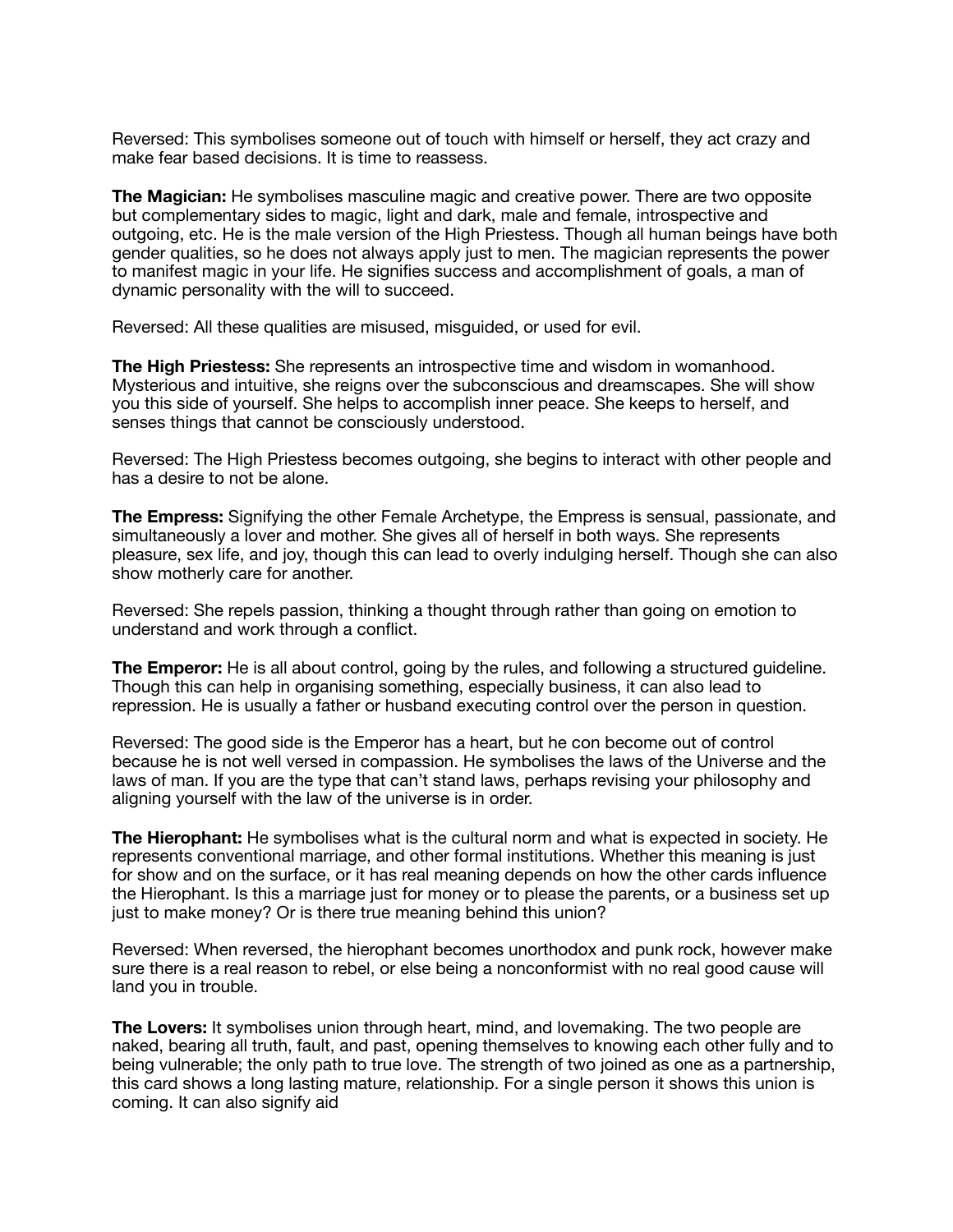from someone who loves you.

Reversed: It can suggest someone who is not ready for a real relationship, immaturity, and problems in your love life.

**The Chariot:** A masculine willpower, the driver of the Chariot is victorious and confident. This person will win through determination. It is best to remember willpower alone and will nor win every situation,

to keep the chariot in check with the ability to negotiate.

Reversed: The two beasts at the front of the chariot can be contradictory in nature and through conflict, tear the willpower in two. It also shows to take a new approach, one that has no controlling elements.

**Strength:** Have the strength to look within yourself and come to terms with what you see. Strength is inner strength, confidence and faith, being open to nonresistance rather than domination. You must self- love and learn to tame the lion of anger, passion, and desire with gentleness; letting these emotions be released rather than repressing them. But in a way that is transformed through love into positive feelings rather than letting the strong emotions consume the lady with negativity. She shows no fear in feeling.

Reversed: Negativity and weakness take over, strong emotions are overwhelming, giving up.

**The Hermit:** The Wise one, he secludes himself from the world and all its earthly problems to search for his soul. He finds solutions to things alone and in a mature way. He is also a teacher, and is a mentor to others.

Reversed: The isolation can be crushing. This card can also mean co-dependence and the fear of being alone, also a refusal to grow up, or it can mean it is not the time to withdraw from others.

**Wheel Of Fortune:** Transformation in life takes place as the wheel spins; this is the card of fate or karma. Through actions and circumstances beyond your control, life will change all around you. Seek the other cards to signify whether the change is for the good or for the bad.

Reversed: The person in question is opposed to change.

**Justice:** Examining and weighing all possibilities. Looking at your own actions, and how they have affected the outcome and actions of others. The scales are balancing past and future. The sword represents an analytical mind based on honesty and rationality.

Reversed: Injustice, self-blame, and unfairness.

**The Hanged Man:** The roots of the tree of life reach into the underworld and branches stretch to heaven. The hanged man is in between subconscious magic and high spiritual awareness, from past to future. The hanged man is free from fear and what normal life dictates because he is attached to life. He is an independent, self- reliant person who runs on the barometers of his own value. He smiles through adversity.

Reversed: The hangman dances like he is happy but inside is really worried about what other people think of him. He needs to learn to be more independent.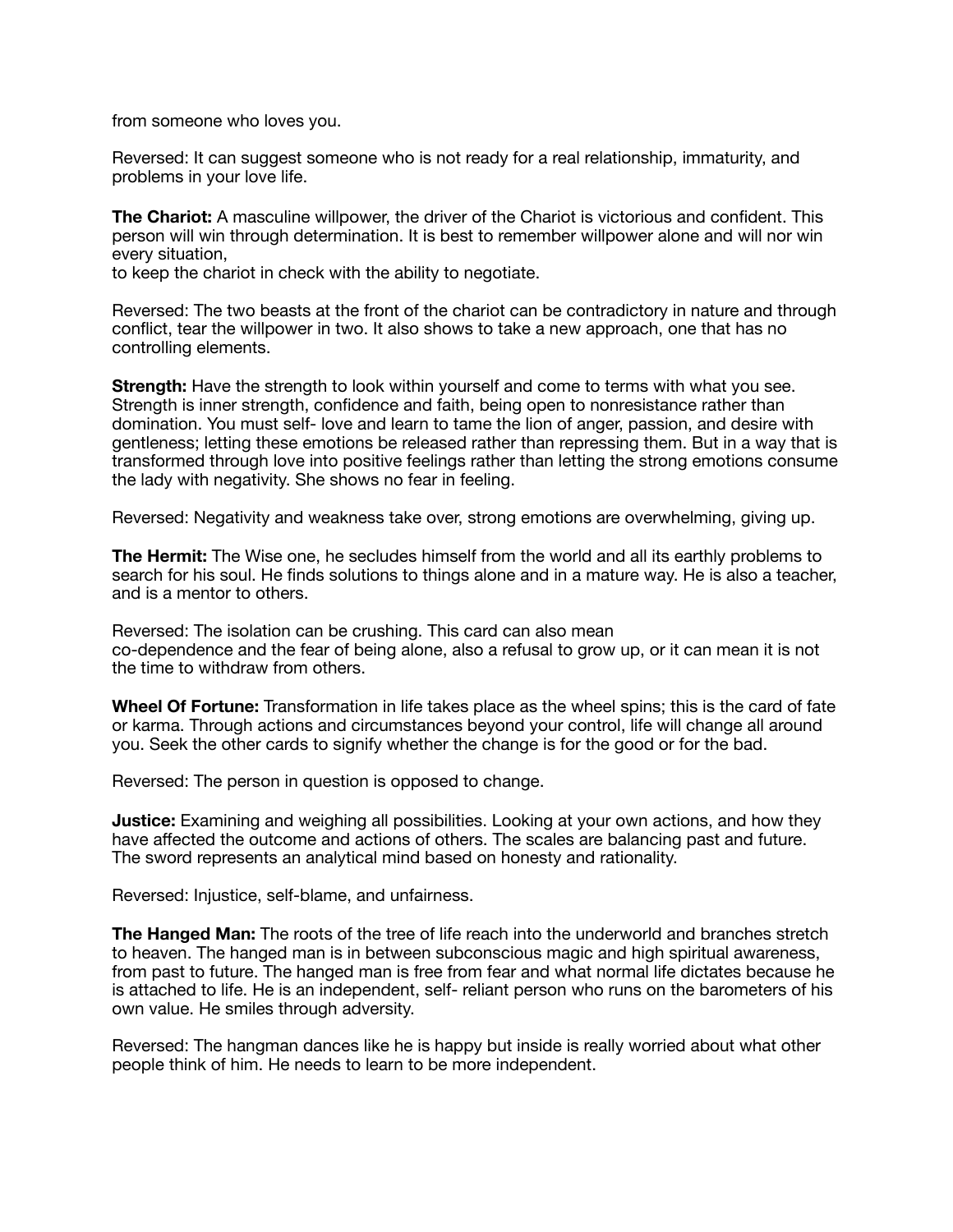**Death:** Old things, relationships, and ways die and fall away. If we are resistant to change this can be shattering, but if we embrace change, this experience can be liberating. The reader needs to give up old patterns and take on a new way of life and philosophy. Growing pains and change can be painful, but life without change will stagnate.

Reversed: To cling on to old ways that will no longer serve you, to see the process of change as difficult and hard.

**Temperance:** A rebirth and renaissance that comes after death. To mix the alchemy of all aspects of life and be able to allow them to flow easily and openly from one aspect to another: tasks, luxury, affection, sensuality, tolerance, courage, perceptiveness, and action may all be merged. Temperance also shows to keep your life in check, don't

indulge in too many chemical substances, be moderate, don't go to extremes, but find pleasure in the real and simple things in life.

Reversed: Reassess and calm down, you may be taking things to excesses and have to reel in your behaviour.

**The Devil:** Lovers in reverse, (The Devil is 15, 1+5=6 The Lovers) this couple is bound by the opposite of love, such as control and jealousy. Co-dependence and repression bind these two together. However, this seemingly powerful bond is only an illusion, because the chains around their neck are large enough for the couple to lift and free themselves. They have given up part of their humanity to become passive, unquestioning devils under the control of a false demonic power.

Reversed: The person wishes to escape from the grasp of the devil and has now begun the struggle to free themselves from the chains. This process may bring up adverse emotions that have lain dormant, such as fear and anger.

**The Tower:** Remember, the same word in Japanese for crisis is opportunity. This is the philosophy that will get you through the crisis in which the tower brings. It is an apocalyptic card. Life has totally changed, in what can seem like a violent and destructive manner. The bolt of lightning blows up the stone tower in which the residents found security. In another way, this security can be seen as a prison that is now free from all preconceptions and comfort that the tower levels everything flat making space for new growth.

Reversed: The reader will find that going with the flow rather than fighting the repercussions of the tower is the best way to deal, trying to influence the crisis or contain it will only drag it out longer.

**The Star:** As the tower symbolises the apocalypse, the Star represents the peace and utopia that are revealed after the crisis. She kneels confident and open in her nakedness and beauty. She is

at ease. At the same time she is in touch with her emotions while also being grounded (the meanings behind the water and earth seen in

the card). Behind her activeness there is serenity. Her confidence let's her pour out all of her feelings and energy without the limits of self-control, and this carries her through all circumstances. This is

often the card representing a female musician, dancer, or other kind of artistic performer.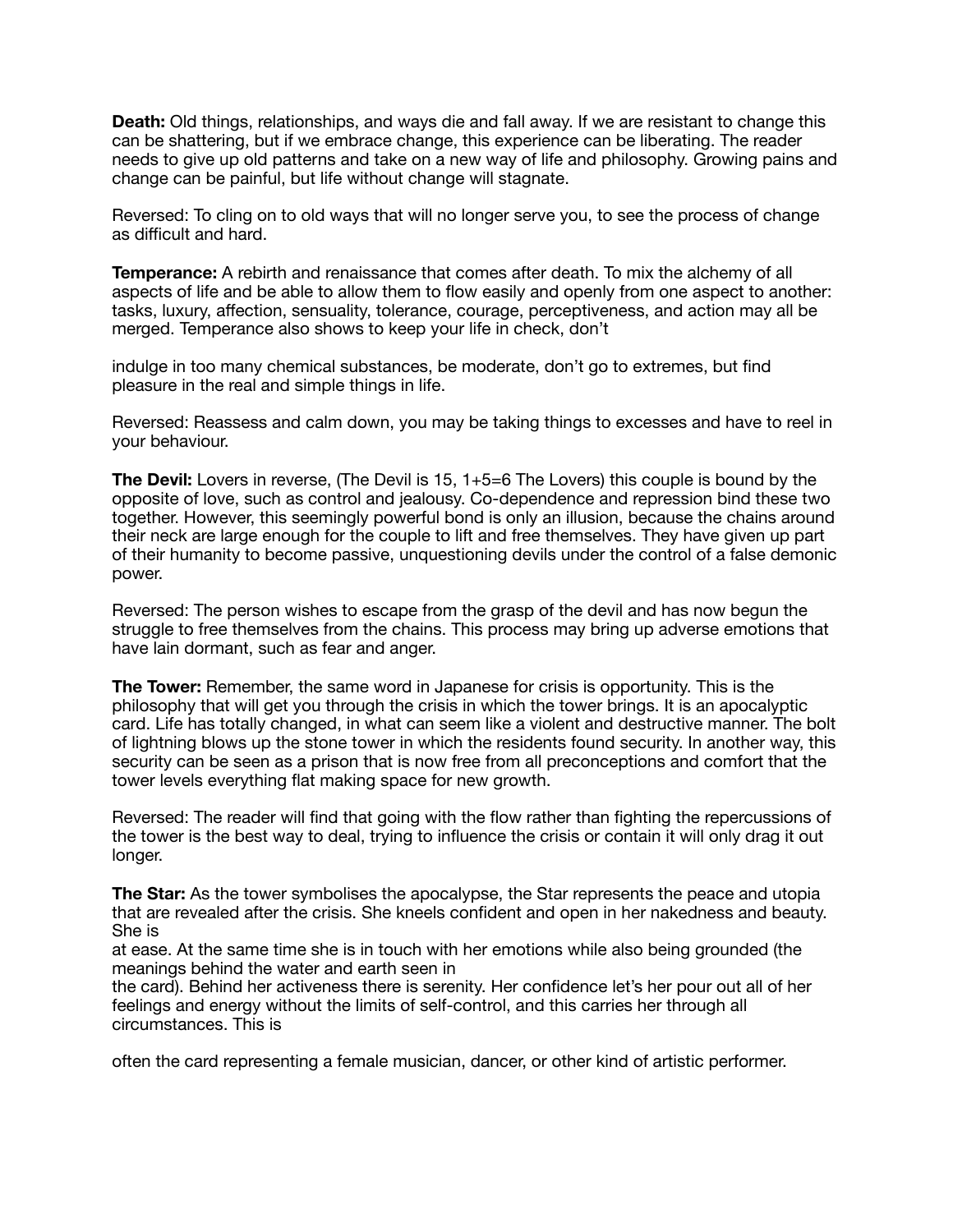Reversed: The Star is subject to depression, she closes herself off and does not take advantage of all of her possibilities.

**The Moon:** The moon represents the primal side of humanity. It is the land of the subconscious, dreams and fantasy. It can also represent movies, and computer images seen glowing in the dark in a

dreamlike way. To accept our deepest fears and anxiety, the strange side of our psychic vision, is the best way to harness the temporal power of the moon. Dada art and surrealism is born from this.

Reversed: The disturbing unsettling powers have taken over the reader, and they must come to terms with this or be overwhelmed.

**The Sun:** Simple pleasures and joy like a youthful baby riding a pony in the sun, this is an optimistic card showing excitement and fresh opportunities. All complexities, doubts, fears vanish under the light of the direct sun. The only negative aspect to this card is perhaps; way of life becomes too simplistic.

Reversed: The sun is still a happy card, but some introspection and complexity make it not so giddy.

**Judgment:** A new life emerges after all the challenges have been won; only after the hard work of coming to terms with oneself is done, travelling through darkness to get to the light. Judgment is similar to the Death card; it is your own day of reckoning. It can symbolise a catalyst for internal change

or a milestone in the life of the reader, like the resurgence of souls rising from the grave. The reader is called upon to take on new possibilities of life.

Reversed: The reader fights against changes, hiding in the false comfort of the old ways, but this kind of procrastination will lead them no where.

**The World:** The blending of all the cards from the Major Arcana. The whole picture allows us a world of opportunities and freedom. The World is a hermaphrodite, blending both the male and female aspects dancing like only the fool does out of the Major Arcana. She carries a magic wand, which is double-sided, symbolising the unity of the two

sexes, a whole being. The world is the end where the fool is the beginning. The fool is innocence; the world has transformed this through all the major Arcana into ultimate wisdom, dancing through life's pain. All obstacles overcome, success is denoted.

Reversed: World can also indicate a time when you are close to reaching completion but for whatever reason, you lose focus and slack off right at the end.

#### **THE MINOR ARCANA WANDS**

**King of Wands:** Kings are the suit at their strongest, so the King

means someone with a lot of strength. The King of wands has achieved something in his life and has a strong self-image and worth. Because he has these qualities he can dominate others with his willpower. Sometime this can go too far into arrogance. He is a responsible King, and is often a fire sign. He is a loving husband and family man, and successful in his career. But at the same time his fiery nature makes him impatient, he still wants adventure, and wishes sometimes that he could leave all of his responsibilities to someone else and continue to seek adventure.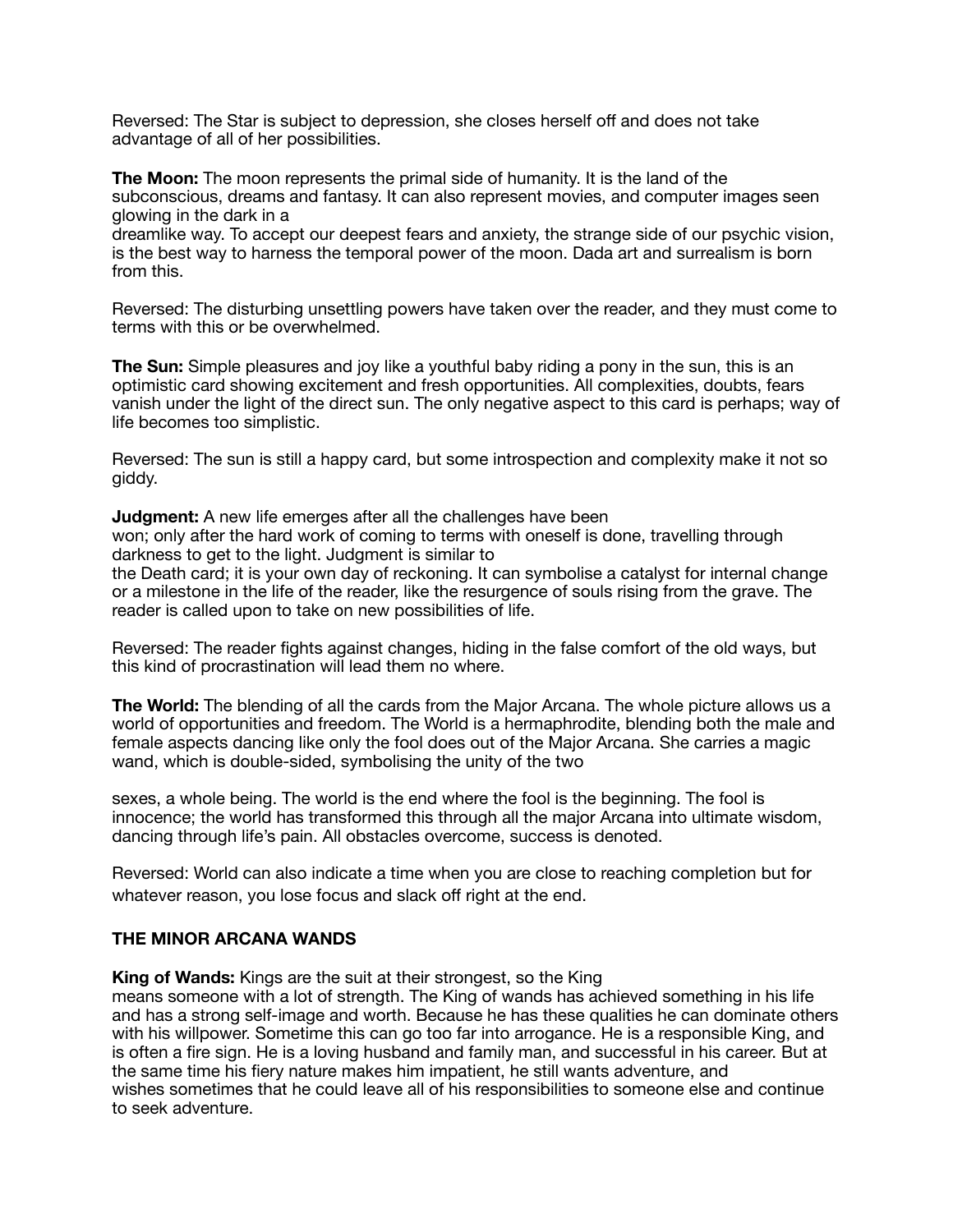Reverse: Adversity wears down his ego. He ends up having more compassion towards those weaker than himself, but retains his power.

**Queen of Wands:** The Queen is an optimistic, passionate woman who loves sex and is in touch with the magic power this brings, she is a witch with a black cat familiar. Because she is aligned with the law of the universe she lives in abundance knowing that life will provide for her, she her fair and forthright approach make her lovable, unlike the king she doesn't need to dominate others, and wins the game of life with her whole hearted approach.

Reversed: If she can not resolve problems she can turn bitter and nasty, she can be a dangerous enemy due to her intellect. Life to her is joy and she has a hard time coping with sorrow gracefully.

**Knight of Wands:** The less established and younger knight has to have the freedom to move and travel to seek adventure. A journey is indicated through this suit. His over confidence may not always be the best plan of action, and his impetuous plans will flounder if they are not well laid.

Reversed: He takes action before thinking and ends up delayed and confused.

**Page of Wands:** Pages are even younger than knights and can symbolise children or a child like quality. They have less action and power than knights and represent the beginning of a new love, project, or stage. This card indicates a final decision, and also a faithful lover.

Reversed: can depict a person who is immature with a self-image problem. It could be someone who is mean-spirited and aggressive, or someone who is helpless and always a victim.

**10 of Wands:** He walks weighed down by the duties of life. What once started as a happy love life, or an exciting project, has now become a burden. Freedom has been lost. The reader has taken on all the responsibilities themselves.

Reversed: The burden becomes so heavy the reader has no other course of action but to throw them away. It can mean rejecting responsibility but also a mature solution of asking someone for help to share that burden.

**9 of Wands:** A stubborn strong man defends himself and confronts difficulties with aggression. He doesn't know when to give up, and this defensive attitude may be his only course of action.

Reversed: His attitude may fail him, or he may take a less aggressive approach.

**8 of Wands:** Things are in the process of reaching a conclusion. There is a definite end in sight; whatever the wands are flying toward in the reading will be the answer. A journey's end is indicated, or if flying toward a card indicating relationship it can mean "the arrows of love." True aim and specific actions are indicated.

Reversed: Confusion and unclear results. For lovers it means jealousy.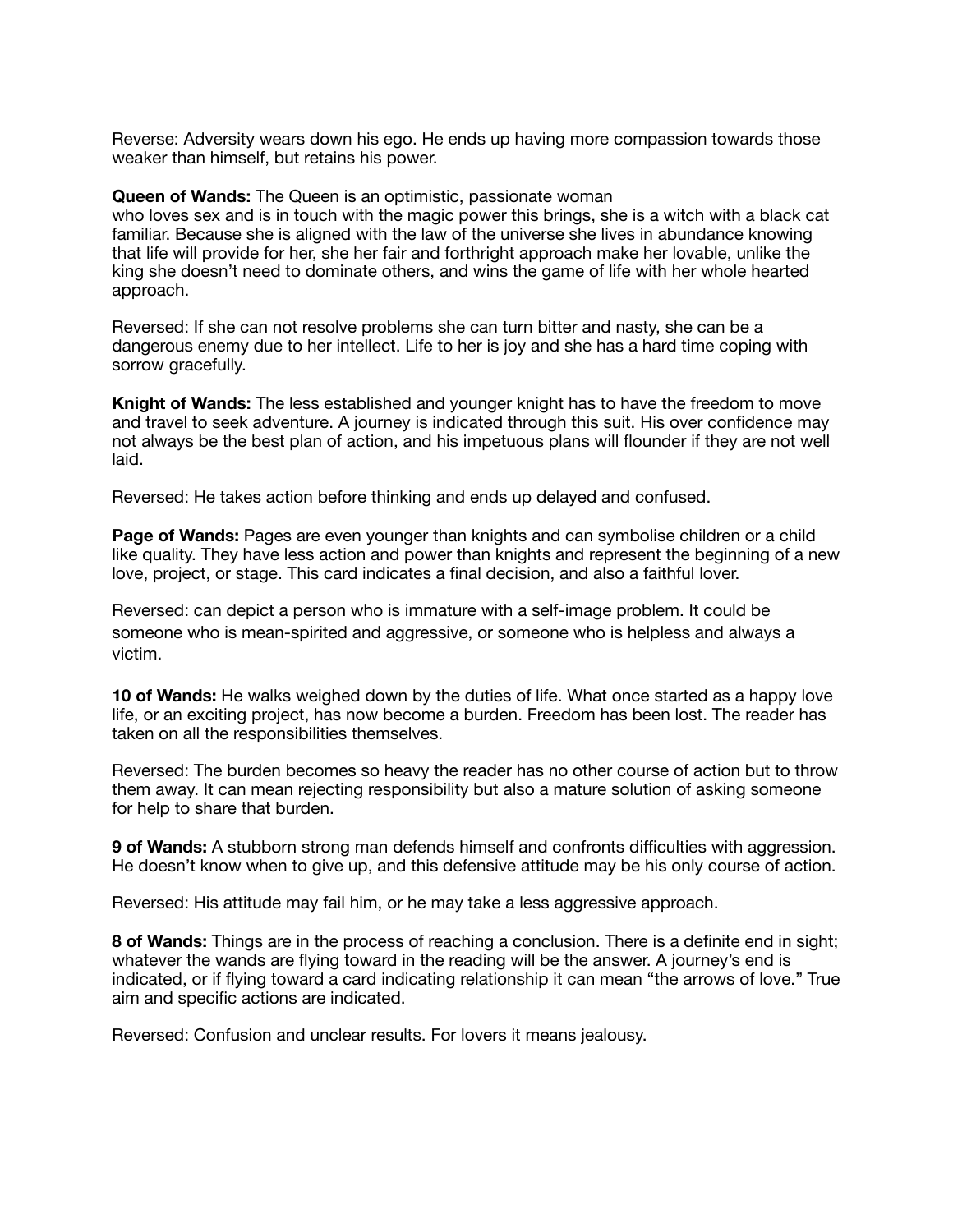**7 of Wands:** Battle can be exciting, as long as one is the winner. Assurance and fortitude of the 7 of wands is resilient and wins over all obstacles. Compromise, solutions, and failure are not in his vocabulary. Fight until victory is his motto.

Reverse: He must face his difficulties and fears, he may grow tired of fighting, and the other cards in the reading tell him how to stop the fight.

**6 of Wands:** This hero believes in his own success so strongly it will bring about his triumph. He wears a laurel wreath and another hangs on his wand, friends and allies walk with him. He is a picture of pure optimism, confidence, and popularity.

Reversed: All these qualities are reversed, pessimism, failure, and defeatism will be his fate. The moral is to fake it till you make it. How much you believe in yourself will be the outcome.

**5 of Wands:** This is a sham fight; the boys are enjoying the work and competition it takes to achieve the goal, to engage in the battle of problem solving with enthusiastic energy, perhaps after a stint of lethargy. In love these fake conflicts can become wearying.

Reversed: The battle becomes unfair, sometimes this indicates pettiness or gossipy situations in the workplace.

**4 of Wands:** Liberty, life, and joy are seen in this card; families and relationships thrive in a beautiful home life. Everyone is basking in the happiness of being alive. All conflicts, suffering and quarrels are over. Peace and harmony reigns. Problems are all left behind the walls of the past.

Reversed: This is still a positive card, but some confusion makes it harder to leave the problems behind.

**3 of Wands:** He calmly stays behind and watches as his ships of ideas and dreams sail onward into success. He can get the benefits and rewards of his actions and accomplishments without risking his security, and can stay on shore. This card also indicates peacefully coming to terms with memories.

Reversed: Memories haunt him; projects are started in a way that doesn't work. On a more positive note, because the observer of the ships is depicted as being solitary, his isolation may soon be over and he may receive help from others.

**2 of Wands:** He's bored of being a big fish in a small pond. He has the world in his hand only to find out it's a small world. His achievements have isolated him from connecting with other people. But he was the one who cut himself off with his irritation at his loss of freedom.

Reversed: Adventure has outshined security.

**Ace of Wands:** Aces symbolise purity, and the concentrated energy behind the quality of that suit. I see them as a tool like the way a hammer or a key is a tool. Once the tool is used it will unlock or encapsulate the ultimate essence behind the meaning of your reading. The ace of wands therefore stands for the ultimate in creativity, in all the definitions of the word, potency, life, sex, and adventure; a focused destination. It is the kindling to start a fire, but this energy does not last for long and should be taken advantage of when it appears.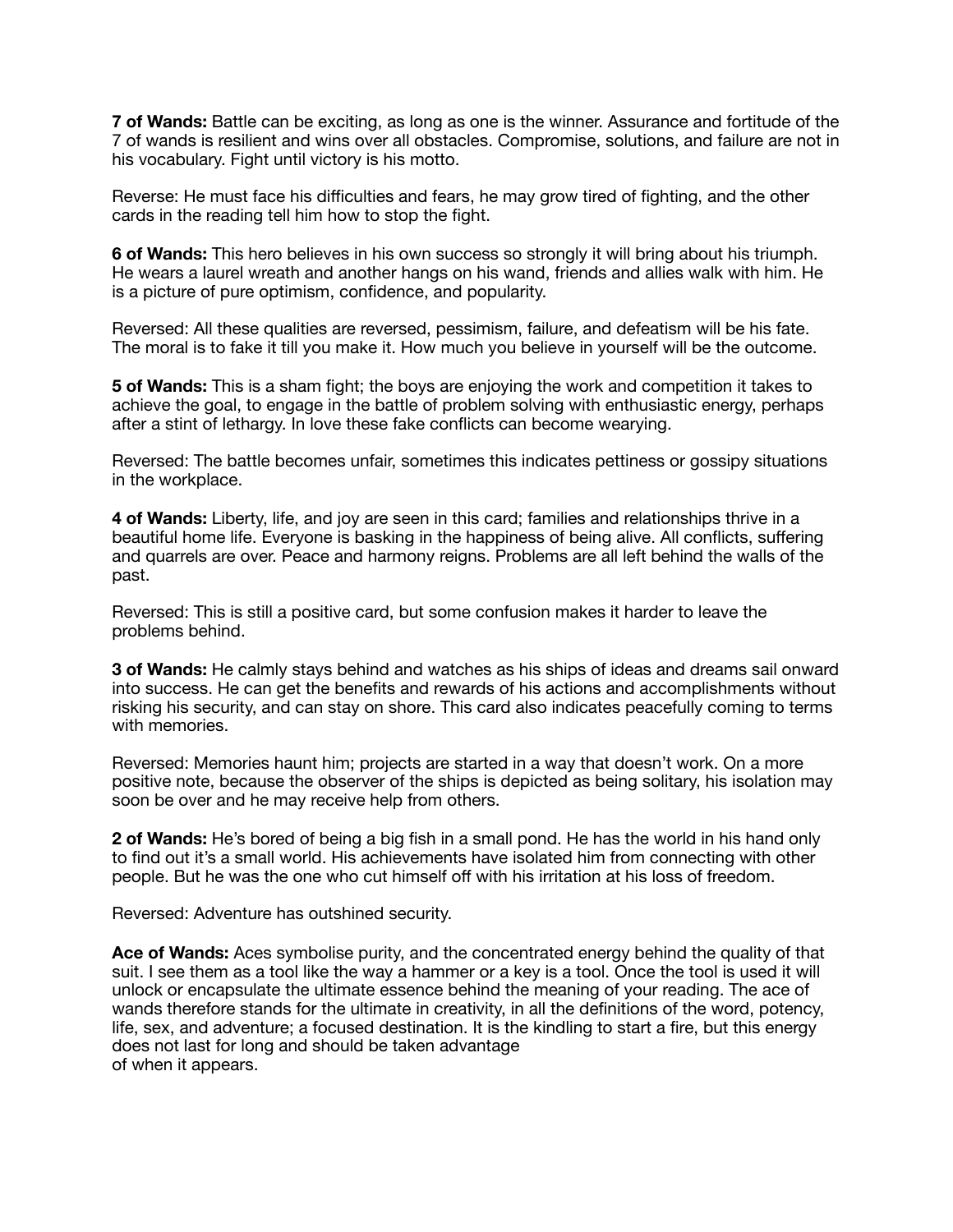Reversed: This fire is burning out, creativity is fractured, or someone is trying to use sexual energy as a tool for manipulation.

### **CUPS**

**King of Cups:** Very much like a Gemini Man. A creative king, he is more the art director rather than the artist, and though there is power in this, it can also be frustrating for him. He seems tranquil, chivalrous, and philanthropic, but his emotions run in a complex labyrinth, his intellect is imaginative, and if the reader does work in the arts The King Of Cups is a sign of success.

Reversed: He is surly, and will use his creativity for ill will and backstabbing reasons. He can be self serving and immoral, and his approach to art may be childish and selfish.

**Queen of Cups:** One of the most powerful creative forces in the Minor Arcana cards, her strong will enables her talent to be focused like a laser beam. Motivation and inspiration are drawn from nature, earth, and the heavens, and all the beings around her. Like the Star, The Queen is firmly planted on land, which is her grounding force, and her link to the real world and people. However, her dress flows into the water, signifying that her actions are based in dreams, emotions, and love.

Reversed: She can be dangerous, because she still has the creativity and willpower but she is not acting out of love. Her ambitions will alienate her from others and she will lose touch with the real world and people.

**Knight of Cups:** He moves slowly on a plodding horse, he is lost in a daydream and feels no pressure from the outside world, he is not goal oriented in his career or in relationships. He is conflicted though, because as a knight, he is supposed to be a man of action, so sometimes, his lethargy makes him too uncomfortable for him to take care of responsibilities or become sexually aroused.

Reversed: He is forced into action, some one may make him commit, this may make him passive aggressive, sulky, and malicious. He likes to do things on his own terms and in his own time.

**Page of Cups:** He is introspective but to the point of being self obsessed. He has intuition and is a psychic but has not honed his abilities. On the positive side, it denotes a calm moment, objectively looking at life, and not letting anything faze him, leaving the problem solving to another later time.

Reversed: He becomes impulsive and thoughtless, he feels panic, what he sees and feels make him emotional but he doesn't know how to deal.

**10 of Cups:** Though life has moments of suffering, this happy family has each other for support and comfort. They can see the glittering rainbow overhead after the thunder and lightning have gone. The children are oblivious but still revel in their security. This is an indication of a safe childhood.

Reversed: Domestic troubles, mistrust, and a bad childhood.

**9 of Cups:** From Supper clubs to sex, drugs, and rock n' roll; all kinds of good times without responsibility or attachments. If the reader is

just letting off steam this card denotes pleasure, but it's also one of irresponsibility and selfserving decadence. In small doses and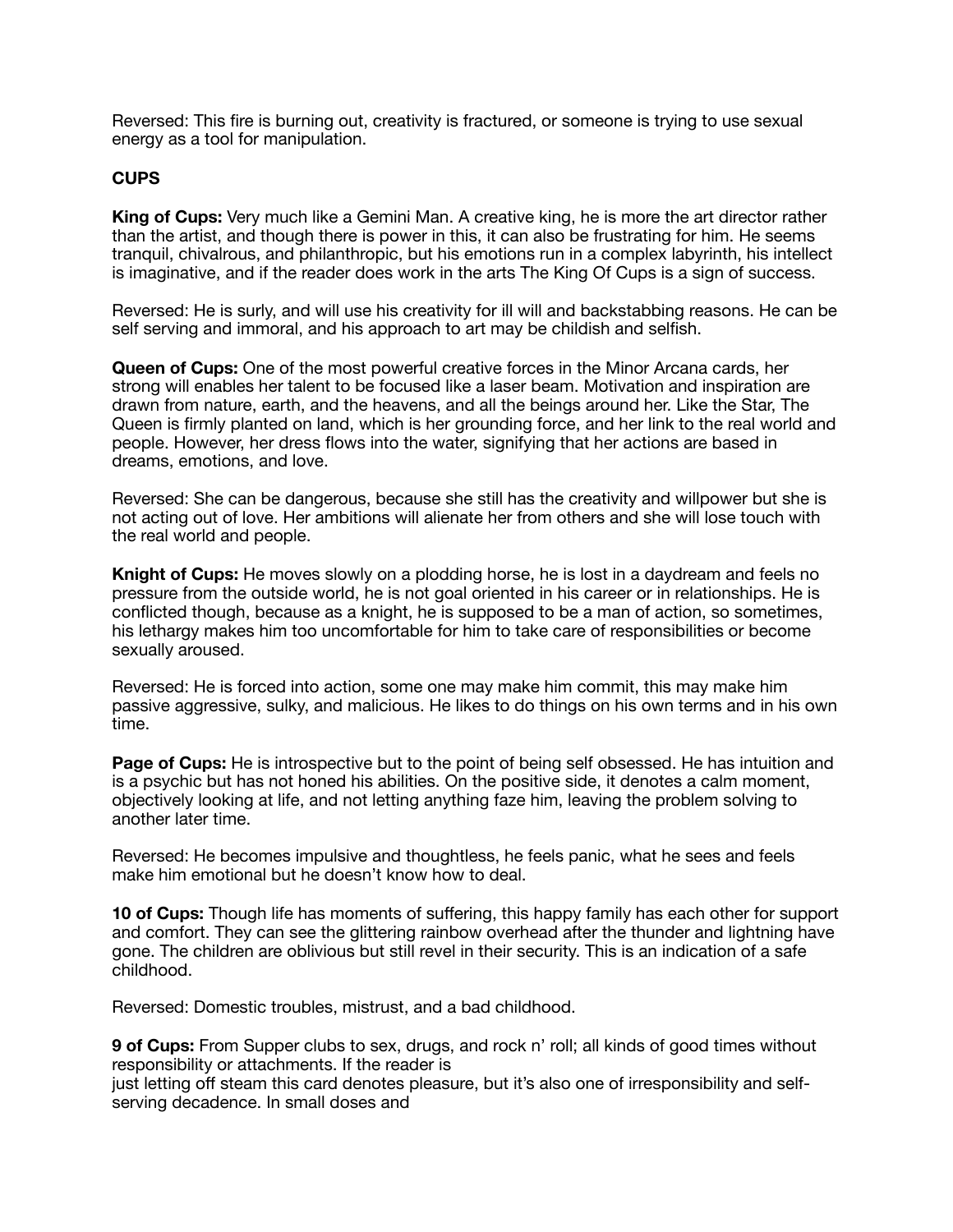responsibility no harm is done.

Reversed: A true meaning of life is sought.

**8 of Cups :** This card is exclamatory of the concept of "moving on," the man seen is relinquishing old habits, places or a way of life to go on to something else. Because the cups stand and have not been tipped over, this signifies that there has been no real misfortune. The moon being in an eclipse shows that this person needs to withdraw and be introspective and alone. If the Hermit also appears in the reading, this is confirmation of the introspective properties in this reading.

Reversed: This tells the reader to tolerate the current life condition, it can also mean that the reader is trapped and can't leave.

**7 of Cups:** Original inspiration is driving the & of Cups, but the reader is indecisive, the visions revealed in the cups are those of fame, fortune, and romance. Some of the visions are more frightening, like the snake. Everything is merely an intangible dream.

Reversed: Activity and motion take the place of daydreaming, the reader has to live in and choose their reality, to choose and take action, will make it come alive.

**6 of Cups:** Security is being handed to the reader and in a childlike way they can simply accept it without having to take responsibility for anything. The good side: it is a card of nurturing and childhood memories, the downside is that this relationship may be enabling.

Reversed: Looking to what is forthcoming rather than life in a past sense, this is a card of accepting responsibility rather than expecting someone else to take care of all conflicts.

**5 of Cups:** This card denotes loss or failure, expectations turn to disappointments. And the reader must now deal with how they feel about the absence of or mistake that was made. Two cups remain though, meaning that the reader does not get what they wanted, but they still have what they need and the essential part of what they are and what they have remains.

Reversed: The focus goes from loss to the more positive aspect of what remains. The reader tries again and takes a more optimistic attitude toward life owning their intrinsic power.

**4 of Cups:** Lethargy and apathy consume the reader, life has given him gifts and yet they are all not good enough, still more gifts are offered to him, but he refuses to shake away his blues and recognise the opportunities of new work, new love or any of the other wonderful things life has to offer.

Reversed: The reader takes action, and drinks from the cup of life.

**3 of Cups:** Friends dance in a circle sharing both the wonders and hardships of life, this card says that support from friends is all around. This is a card of participation and belonging, it can represent hope for an ideal group scenario.

Reversed: Support from friends is lost, people find it hard to co- operate and trust is threatened. It can also mean pleasant experiences with acquaintances, but no real emotional attachment or real friendships.

**2 of Cups:** The beginning of a solid relationship. A lovers pledge and partnership is made. The romance and elation of new love is felt mutually. This is a healing kind of love, and an indication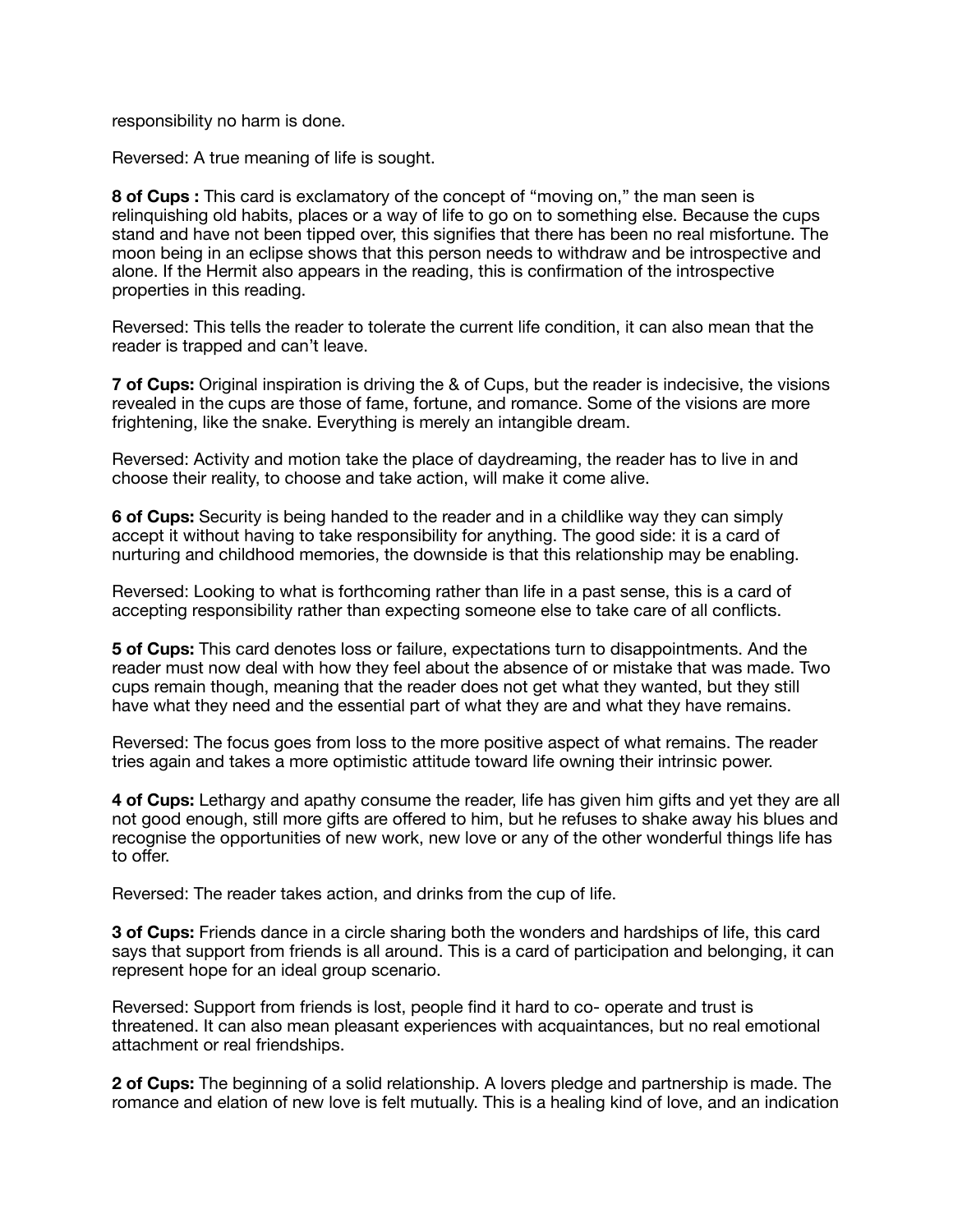that the couple realises their lives can be more enhanced together than if they go it alone. The Lion represents sex and the wings represent the soul, together they make commitment, and this card shows the promise of a new relationship.

Reversed: This card denotes that the love is only a crush or it is not mutual. It also shows problems in a relationship, or a trust issue.

**Ace of Cups:** This is a depiction of the Holy Grail, something that one has been searching and striving for, the ultimate goal that pours out peace, love, harmony, and abundance in a perfect way. This is the pure gift of joy, and once it has been sipped from this cup there will be a completeness and sanctity of blissful optimism to the readers life.

Reversed: The enchantment is not recognised nor has it lost its luster. At its worst, the glee has turned sour.

#### **SWORDS**

**King of Swords:** Militaristic and dominant in his approach, the King of Swords is mighty through his commanding intellect. He is an authority figure. At his worst he can be judgmental, at his best righteous. He takes on all his responsibilities with an air of authority, but also has no tolerance of those he sees as less than himself.

Reversed: His un-compassionate nature worsens, he becomes dogmatic and power hungry, ready to throw away anyone not as intellectual as himself or those who cannot aid him in any way.

**Queen of Swords:** Her wisdom cute through her sadness is borne of suffering; she is the picture of the widow. Her will and intelligence help her to honestly transform her strife into knowledge. She lives in the here and now, accepting fate and having faith.

Reversed: Her strength fails her and melancholy takes its place, she can also have a bigoted attitude.

**Knight of Swords:** Aggressive and brash, this Knight is brave but at his own risk, he rides thoughtlessly toward a problem with no fore planning or tact. He has the tendency to run over everyone, but is at least as equally tough on himself as he is with everyone else. Reversed: He becomes out of control to the point where he is in attack mode. This can also indicate he has picked a stronger enemy than himself and has been thwarted.

Reversed: Knight is incredibly impatient, impulsive and bursting with energy. ... The Knight of Swords reversed indicates that you need to go it alone in order to build up valuable life experience and maturity.

**Page of Swords:** He is a detached person. He has removed himself to a hilltop and looks over his shoulder, in a paranoid fashion with his sword ready to protect him. He is not in a safe place, and readies himself for a sneak attack. He thinks the concerns in his life and the lives of others are not for real.

Reversed: He becomes irrational and dementedly thinks everyone is out to get him.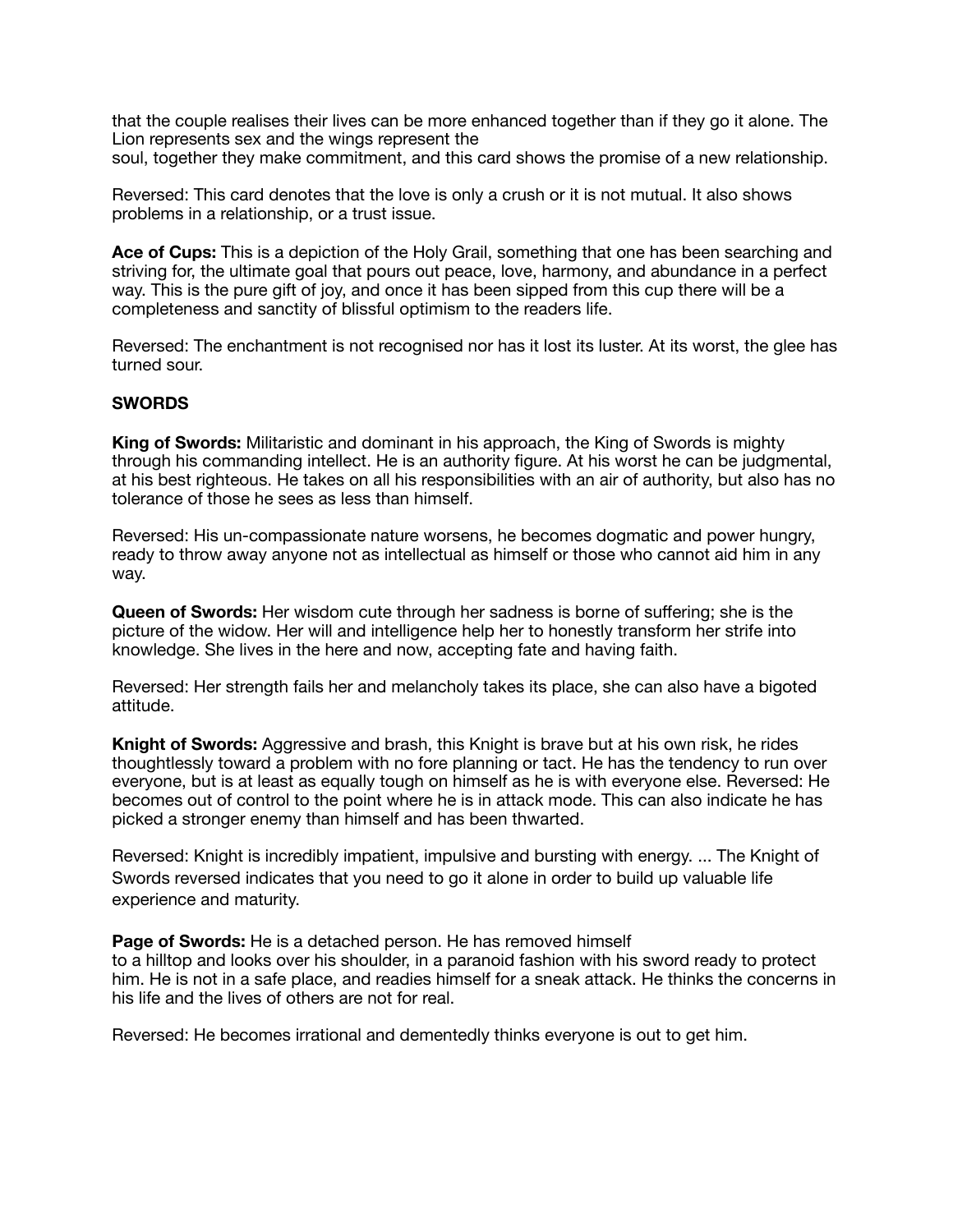**10 of Swords:** This is a card of extreme emotion; the reader is hysterical and should not take everything so seriously. Things are essentially all right if only the emotion will get under control and allow the reader to see the light.

Reversed: Problems seem to cease temporarily, but unless the reader takes this opportunity to really change things, the same conflicts will emerge once again.

**9 of Swords:** The true image of heartbreak, the woman's sorrow leaves her sleepless, she is mourning over lost love or is deeply concerned for another. This is a card of post-traumatic stress disorder. In a reading it can mean unresolved sadness even from something in the reader's childhood.

Reversed: The reader needs to heal some kind of pain or resolve a fear, if not they will continue to feel trapped, worried and baffled.

**8 of Swords:** The person depicted in the card feels like she is in danger, also she feels helpless and bound to someone else that is dominating her, she stands humiliated in the mud. However, her legs are not tied by the rope, there is really no one in the castle looking over her, and there are no swords of danger in front of her. She could escape from this unpleasant situation if she takes control and action.

Reversed: She puts action into place, and takes steps to free herself.

**7 of Swords:** He is foolishly pleased with what he has done, but really his actions have led to nothing. A solid plan is what could have made this move less impulsive, and this card is a warning to think before you act. This card also indicates cunningness and a resistance to work with others; the real motives are hidden.

Reversed: Gossip is indicated when one is seeking advice. Or it can mean that the person will finally accept the collaboration of others; however, sometimes the reader should figure out the conflict alone and the reversed card indicates confusion.

**6 of Swords:** A woman with a ship full of burdens takes a journey while in a state of depression. This is due to the fact that communication has been cut off and problems are not discussed.

Reversed: This refers to a difficult tumultuous trip with delays, natural catastrophes or other disasters. Or the person has taken an effort to confront the problem, and unleashed the pent up after effects.

**5 of Swords:** This a card showing defeat and a crushing blow. The subject in the card feels over powered by a life condition or by an enemy. This card depicts hopelessness. Pessimism has taken over, and perhaps other cards in the reading can show the way out. This is a card of warning, perhaps telling the reader to avoid the conflict altogether if possible.

Reversed: Defeat still presides, but the subject is attempting to get out of the previous trouble. New possibilities emerge from what has been lost.

**4 of Swords:** When in trouble, the subject of this card has opted to seclude themselves rather than appearing weak. It can also indicate a period of rest in a sort of exhausted state, where the subject will return to action after rest is complete. It may also indicate a state of isolation with the feeling there is no one to care or help.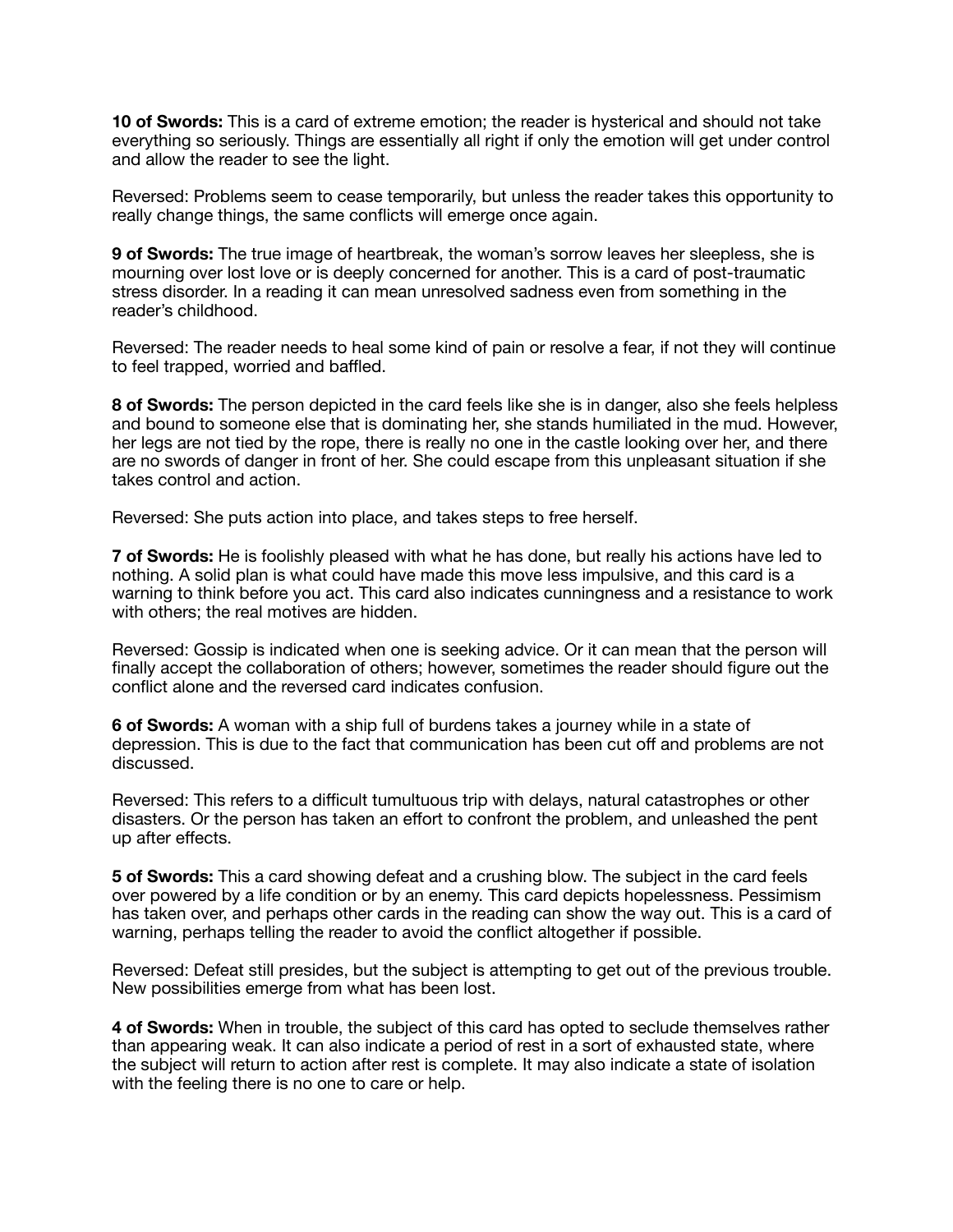Reversed: The subject wakes themselves up and becomes part of life again, either from their own action, or from the kindness and aid from another who has broken through the barriers.

**3 of Swords:** An image of a wounded heart in torment, the cause will be revealed in other cards. This is a card exemplifying emotion, rather than action. However accepting the pain is the first step to healing, and other cards will indicate the outcome.

Reversed: The reader tries to deny the pain but that only makes it last longer, healing will come only with recognition.

**2 of Swords:** She holds herself in a protective stance, keeping harm away. She uses her swords to distance herself from others. She cannot see and discern friend or foe but just keeps everyone equally at bay. She is emotionally stabilising herself, but this is a risky stance, she can easily fall back into the waters of emotion.

Reversed: She has allowed others to approach, or sadly, she has become overwhelmed by them.

**Ace of Swords:** Truth reigns in this card and intellect cuts through whatever situation presents it so the reader perceives a better understanding. Powerful emotion is depicted as well as the ability to master it with the mind. The hand has a firm grip on the sword because all the mental power is difficult to keep under control.

Reversed: This card acts as a warning to not let your emotions run wild, keep things in check.

#### **PENTACLES**

**King of Pentacles:** Pentacles depict all the stable elements of life: money, nature, and work. This King relaxes in ease knowing he has the abundance of all of these elements and what he has done to get them. He does not need to dominate, nor does he feel repressed, he just lives in the moment and is happy to be alive.

Reversed: He is unsatisfied with his life and wants to accomplish more.

**Queen of Pentacles:** This Queen is very close to Nature she does not concern herself with accomplishments or power plays in society, she lives and loves her simple magical life, she is fertile and enjoys being a mother, she also finds pleasure in sex but is less aggressive about it than the Queen Of Wands.

Reversed: Self-esteem is lacking and life is not appreciated or as simple as it once was.

**Knight of Pentacles:** He works like a machine, practically doing his tasks completely immersed in his work. Doing the best he can to make everything efficient and perfect. He simply does his job, but this can become boring, tedious and he may need to do something to stir things up.

Reversed: The reader is severed from that which gives their life purpose, and needs to return to doing something meaningful.

**Page of Pentacles:** The "student" who is self-absorbed thinking of nothing else but his studies. No other concerns, problems, or people touch him. He works with a disregard toward rewards of fame and money, merely fascinated with the process of his work.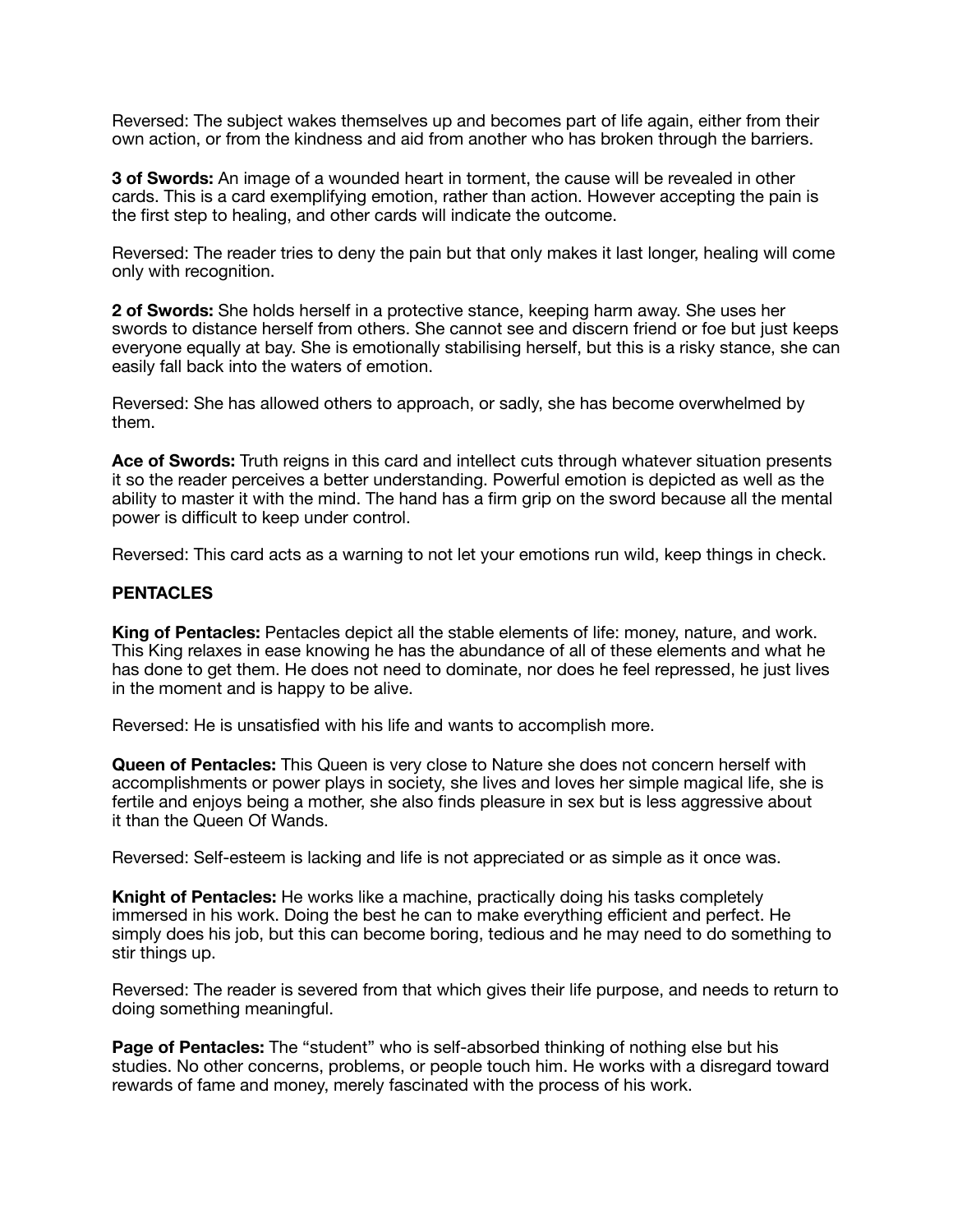Reversed: His studies are not real, but merely whims that may go nowhere.

**10 of Pentacles:** The people live in a beautiful home in a beautiful town and have an abundant garden. A lovely secure home and magic abounds all around them, however they take it for granted and find it mundane. They also do not communicate well with each other though they remain in each other's company.

Reversed: Risks shake the reader from their doldrums but this could be a foolhardy action.

**9 of Pentacles:** This card denotes the rewards of self-reliance and discipline. Her success has been won by talent, intellect, imagination, and passion; she has skills and these have won her valuable rewards in life.

Reversed: Projects are abandoned and failure takes over. This can be due to indecisiveness or mere sloth.

**8 of Pentacles:** An apprentice practices his trade, his only focus on becoming adept at his skill, finding joy in the process of learning.

Reversed: he is consumed with jealousy and cannot focus his attention on what it is he needs to do.

**7 of Pentacles:** This card shows satisfaction in a job well done; the subject can now take solace in their life, or their accomplishments or has finished setting up a business and now can step back and let the process take place.

Reversed: Frustration arises when the efforts are stagnated or blocked, and the love affair or business is not moving forward.

**6 of Pentacles:** This card simultaneously refers to the two kinds of subjects depicted in the card. If the reader feels like the beggars, then they will be given some money or a gift, but it will be carefully

rationed. If the reader feels like the merchant, they will be in the position to help someone. This card can also show a dominance of spirit of one over another, and a feeling of inequality.

Reversed: It means selfishness or that ego stops someone from asking for aid when they really need it, positively, it shows that the people involved now have the chance for equality.

**5 of Pentacles:** The couple struggles as a team through ill health or poverty, they have to watch out to make sure they don't keep the bad luck going in order to retain their relationship. This card may denote a fear of success.

Reversed: The couple finds relief from their worries, or matters may become so bad that they must take initiative to make their lives better.

**4 of Pentacles:** A selfish penny pincher, this card can also represent someone dealing with crisis by creating structure through regulation, a fixed routine, etc.

Reversed: The rigid patterns are broken down and the person becomes more giving of them selves and their resources and time.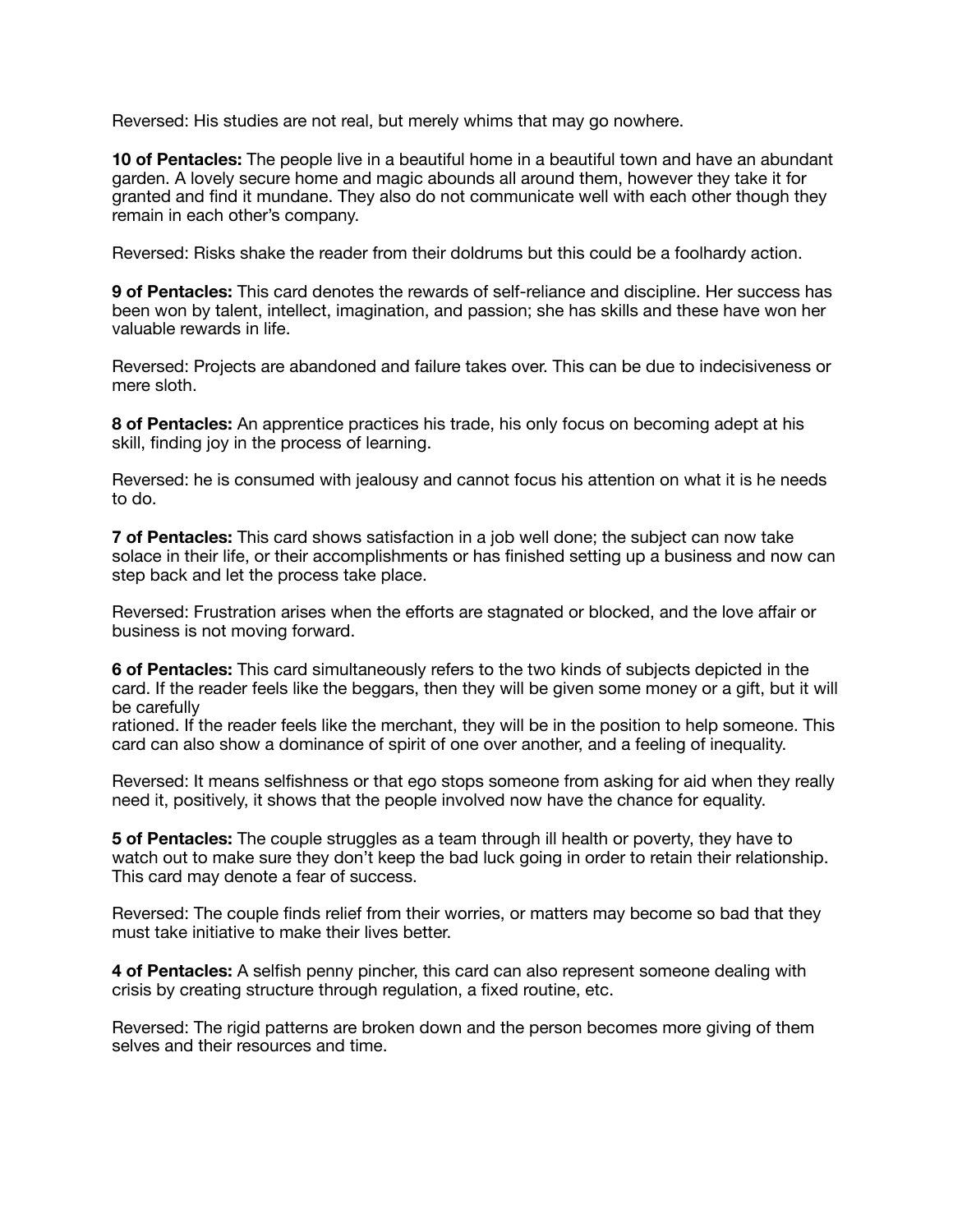**3 of Pentacles:** Through spiritual accomplishment and rigorous training, the artesian is commissioned to carve stone in a church; the subject is a master of his skill and is affluent in his career. If the

reader does not currently hold this title, it is something they can attain and aspire to.

Reversed: Boring blandness in the work environment or life can be overcome with hard work.

**2 of Pentacles:** The subject dances while juggling, the reader is able to multitask but still retain a sense of humour about it and have fun. This is a card that gives good advice and shows a positive attitude.

Reversed: The dancing is forced and their happiness is false; underneath they feel stress. Perhaps the reader is feeling social pressure to not cause drama.

**Ace of Pentacles:** Security, peace, abundance, accomplishment, and the promise of elevating ones position in life, the love of nature, and life in general are all seen in this card. This state is not permanent,

but it is a gift nonetheless. The path leads to a magic future; security enables the reader to make a better life for him or herself.

Reversed: The reader becomes too dependent on money, their identity and security is too tied up in material greed. It can also mean leaving the garden of safety to try ones luck in an unknown future.

#### **SPREADS**

Shuffle the cards three times. Put your intention into the cards, and ask your question. Or say your name and the name of the person or situation three times as you shuffle. If you do not know the name say your name and "my destiny" three times.

Then separate the cards into three sections, place one on top of the next in sequence from left to right, shuffle one more time, place them face down, and begin turning the cards over from the top card on the deck.

#### **SIMPLE SPREAD**

To read the cards, place the signification first at the top. If the signification is a person it represents the quadrant of himself or herself or someone they are involved with. If not, it represents the question or life condition.

- Pages represent a child or someone who is immature.
- Knights represent people in their teens and twenties or someone who has a youthful attitude.
- Queens and Kings represent mature adults.

Then draw the other cards, the first is past, the second is present and the third is future.

If you need more details keep drawing cards in sets of three. Don't forget that the future is simply showing you the trajectory in which things are moving, you do not have to go this way if you want and it can help you to see the future so as to not go in that direction, or to accommodate what is happening so it will go the way you want even more.